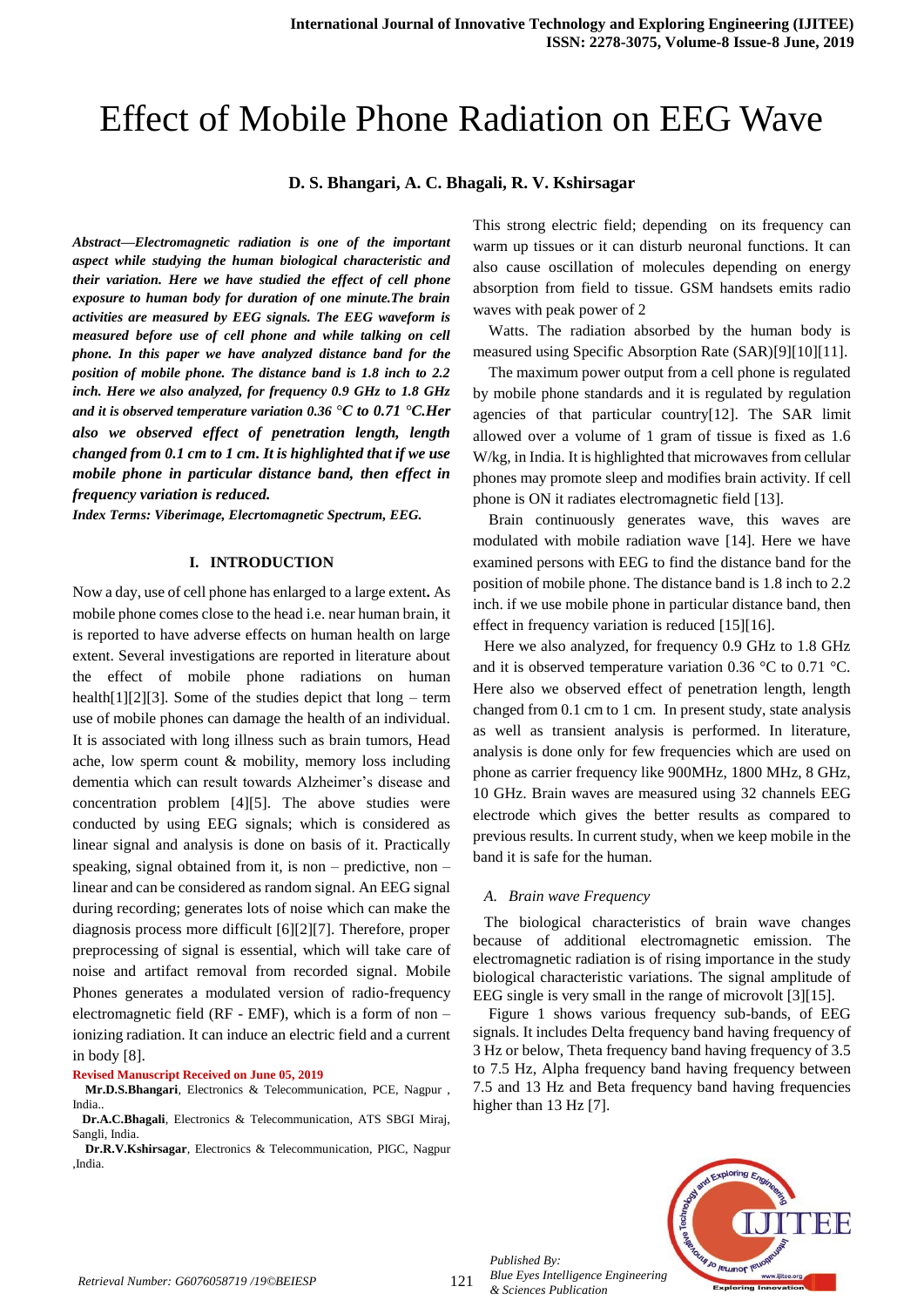

Fig 1 Brain Wave Ranges [5]

## **II. RELATED SURVEY**

In many of the papers, it is clearly reported that there is a positive effect on biological tissues because of radiation.

In [14] has done the survey of all the reported systems with respect to effect of mobile phone radiation on human body. They investigated the effect of mobile phone radiation on cancer. The authors further reported that, long term effects must be observed to arrive at proper conclusion.

In [15] has done research on various features of EEG to be analyzed for testing the effect of mobile phone radiation on human brain. They concluded that analysis that combination of time frequency features will give greater significance in improved performance in classification. In [16] the authors had analyzed the opportunities and challenges in effect of mobile EEG different Neurodevelopment Disorders.

In [14], Infrared thermograph technique was incorporated to study biological tissue models by distributing millimeter wavelength electromagnetic energy absorption in surface layers. The research findings reported frequency dependent effects of millimeter wave electromagnetic radiation. In [15], give the millimeter wave absorption efficiency for human body considering clothing. They reported that 90-95% incident energy can be absorbed in the skin with dry clothing with an intervening air gap which acts as an impedance transformer.

In [16], researchers demonstrated interactions between a 60-GHz antenna array and the human body. They computed antenna reflection coefficient and radiations patterns and compared it skin-equivalent phantom. It has been shown that, in spite of the small distance between the antenna and the body, the impedance matching and antenna gain are almost not affected by the presence of the body.

In [16], authors highlighted that Mobile phones (MP) emit low-level electromagnetic fields which affects neural function in humans. They reported that it has an effect of MP exposure on EEG alpha power. In [13], authors concluded that the people who spend more than 50 minutes a day using a cell phone could have early dementia or other thermal damage due to the burning of glucose in the brain.

In summary, it is seen that there is effect of mobile phone radiation on human brain. The EEG is useful tool to detect the brain activities. There are various classes of EEG. There is heating effect due to mobile phone radiation. The heating effect may change the nature of EEG waves.

# **III. ANALYTICAL TREATMENT**

When tissue is in electromagnetic field, as per high frequency heating, heat generates in the tissue, because of blood circulation tissue heat transfer to blood and heat from blood transferred to atmosphere.

$$
x_{\max} = \frac{1}{\sqrt{2}-1/L} \cdot \{ \operatorname{Ln} \left( L\sqrt{\lambda} \right) + \operatorname{Ln} \left( 1 + \left( \frac{\lambda - 1/L^2}{q_0} \right) \left( T_0 - T_e \right) \right) \} \tag{1}
$$

**Where** 

X - distance from tissue surface to temp reached to normal λ-wave length

L-microwave penetration depth in cm

 $q_{0=} I_{0\tau/ J L K}$ 

 $I_{0\text{-wave}}$  intensity w/cm<sup>2</sup>

τ-traction of energy transmitted into the tissue

J-mechanical equivalent of heat

K-coefficient of tissue heat conduction

 $T<sub>0</sub>$ -temputure of arterial blood entering the tissue

Te- tissue surface temperature

Here, power is calculated using high frequency heating equation.

$$
P = 2\pi f \varepsilon_0 \varepsilon_r E^2
$$
  
(2)

E=Magnitude of Brain wave

f=frequency in Hz

Figure 2  $\&$  3 shows the graph of Temperature  $T'$  verses Distance 'X' is plotted with various frequencies. The frequencies are specifically selected which are mobile carrier frequency like 900MHz, 1.8 GHz, 8GHz and 10 GHz. The microwave penetration depth in cm "L" is kept fixed at 0.1 cm in figure 2.



1/30 Jeunor le

*Published By: Blue Eyes Intelligence Engineering & Sciences Publication*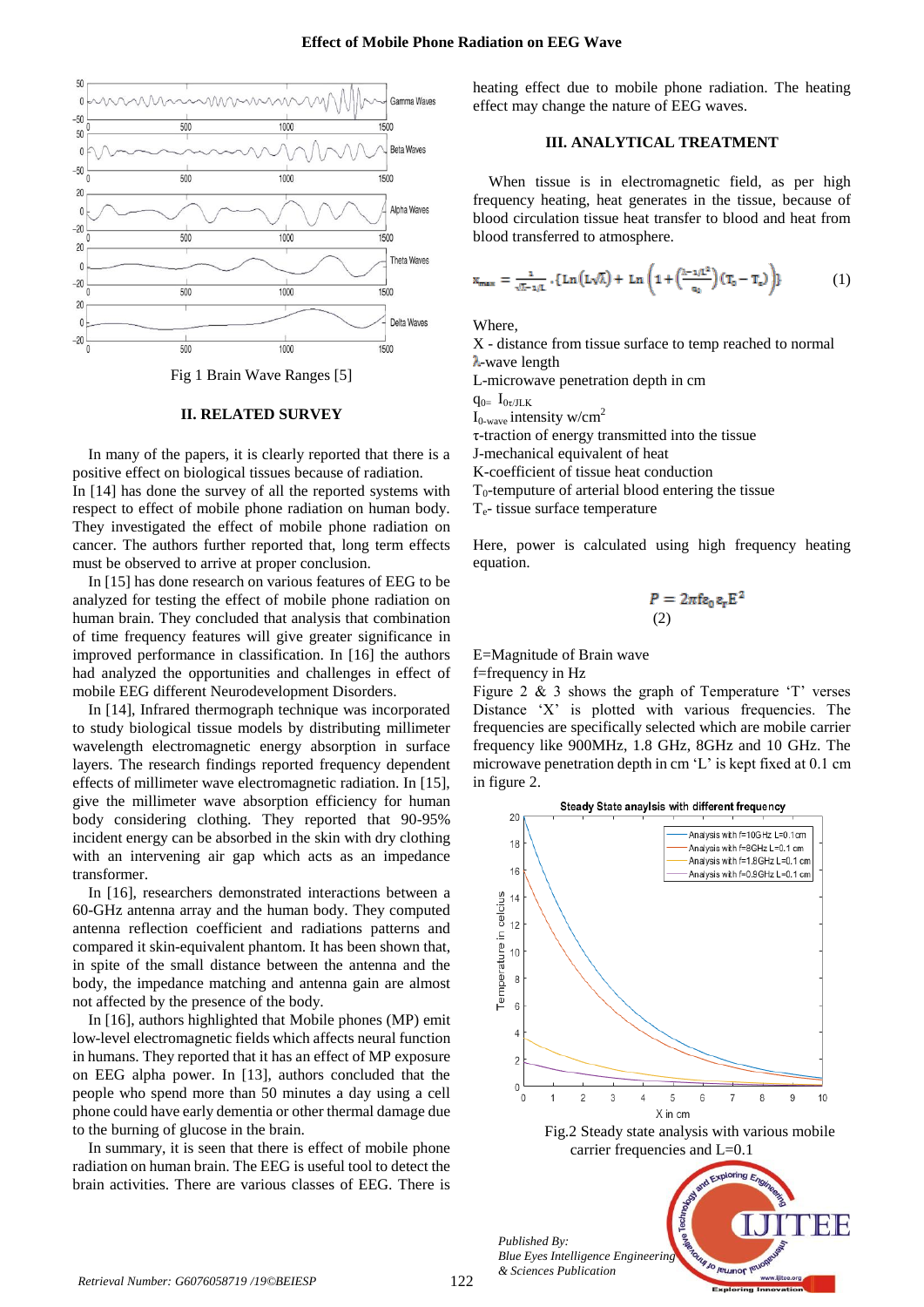From figure 2 it is observed that, when frequency is more and more, the temperature is more. One can prefer use of 900MHz band to minimize it. But in the today scenario of increasing data speed competition, the mobile evolution is taking place from 2G to 3G to 4G and 5G. So, minimizing the frequency is not feasible solution.



Fig.3 study with various L, f=10GHz

Figure 3 shows, the effect of variation in 'L' for 10 GHz frequency. The graph of Temperature 'T' verses Distance 'X' is plotted with  $f = 10$  GHz. From figure 3, it is observed that when 'L' is greater, then 'X' is lower. The task is to find the optimal value of distance "L".

## **IV. TRANSIENT ANALYSIS**

effect of mobile radiations. Fourier Transform can be used for obtaining the solution of transient analysis.



Fig. 4. Transient study with L=1,  $f= 8$  GHz, Io=100mW

Table 1, shows the Physiological State and frequency bands associated with it.  $T<sub>1</sub>$  1. Significance of EEG Waves

| <b>Physiological State</b> | <b>Frequency</b><br><b>Band</b> | <b>Brain Waves,</b><br>Hz | Table. 1. Significance of EEG Waves<br><b>Body</b><br><b>Vibrations</b> |  |
|----------------------------|---------------------------------|---------------------------|-------------------------------------------------------------------------|--|
| Sleep/Exhausted            | Delta                           | Below 3                   | $15 - 51$                                                               |  |
| Drowsy/Tired               | Theta                           | 3.5 to 7.5                | $51 - 92$                                                               |  |
| Relaxed                    | Alpha                           | $7.5 - 13$                | $92 - 153$                                                              |  |
| Excited/Working            | Beta                            | $13 - 40$                 | $153 - 408$                                                             |  |



Fig 5: Histograms of human body Frequency Distributionwith mobile phone close to ear

The above Fig. 5. shows the significance of EEG waves and resultant amplitude of signal in mV considering the frequency of signal. The blue curve shows the amplitude of EEG signal without the mobile phone whereas red curve shows the amplitude of signal with use of mobile phone close to the ear of user. It can be seen that EEG amplitude of red curve decreases.



Fig 6: Histograms of human body Frequency Distribution with mobile phone 2 inch distance from ear

Similar to Fig. 5. above figure demonstrates the change in amplitude of EEG signal considering the 2 inch distance from ear of user. It is observed that for 2 inch distance, the amplitude almost remains the same for higher frequency form 150Hz to 200 Hz.

#### **V. RESULTS**

The observations are carried out on 5 persons, The EEG waveform is measured before use of cell phone and while talking on cell phone. The distance band is 1.8 inch to 2.2 inch. Here we also analyzed, for frequency 0.9 GHz to 1.8 GHz and it is observed temperature variation 0.36 °C to 0.71  $\rm{^{\circ}C}.$ 



123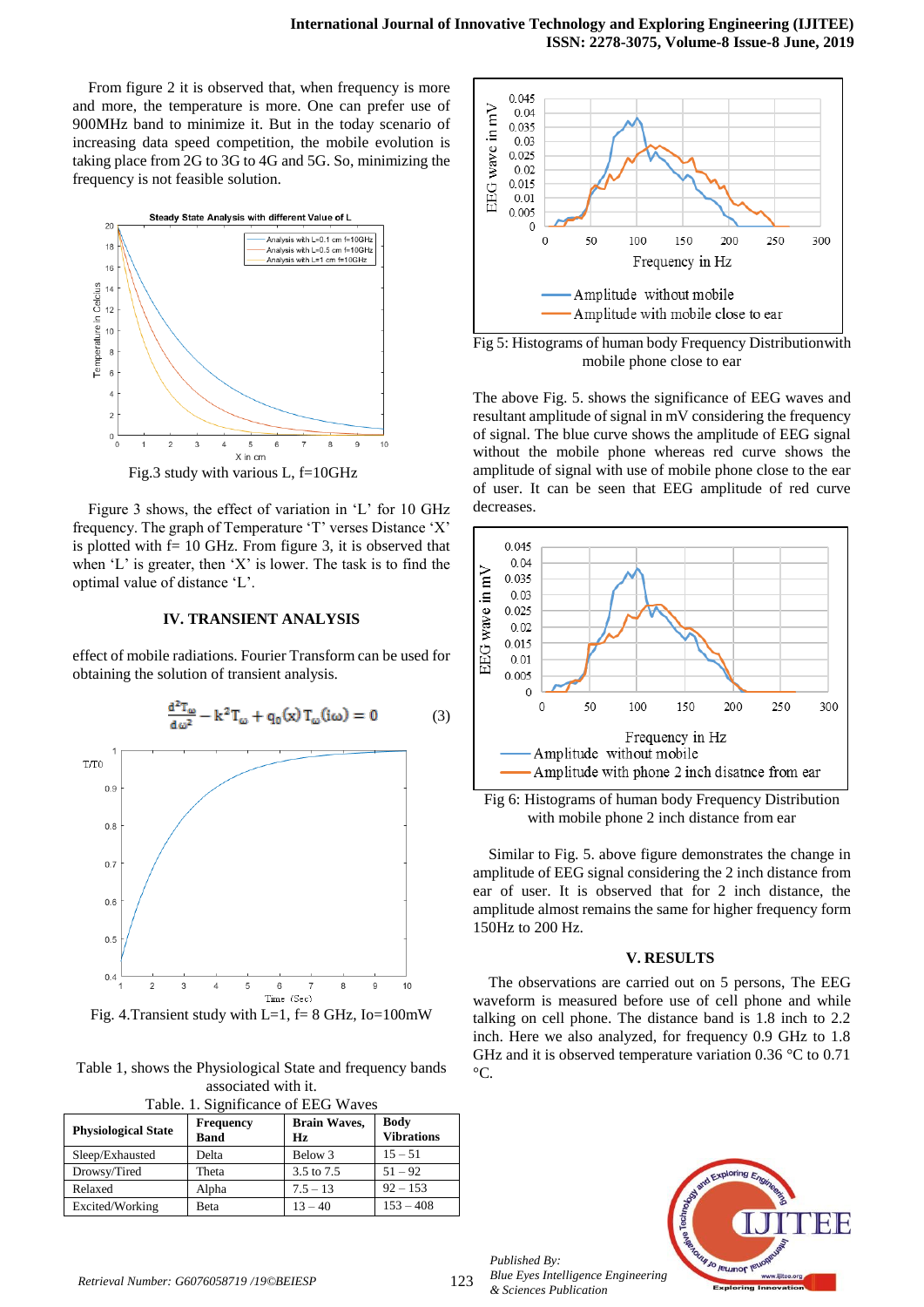|                        | Age | Mobile<br>phone<br>Close to<br>ear | Handset<br>1 inch<br>Distance<br>from ear | Handset<br>$1.8$ inch<br><b>Distance</b><br>from ear | Handset<br>2 inch<br>distance<br>from ear | Handset<br>2.2 inch<br>distance<br>from ear |
|------------------------|-----|------------------------------------|-------------------------------------------|------------------------------------------------------|-------------------------------------------|---------------------------------------------|
| Person 1               |     |                                    |                                           |                                                      |                                           |                                             |
| befor<br>e the<br>talk | 12  | 100.81                             | 80.1                                      | 79.74                                                | 79.49                                     | 79.47                                       |
| after<br>the<br>talk   |     | 116.33                             | 90.2                                      | 86.9                                                 | 86.65                                     | 86.43                                       |
| Person 2               |     |                                    |                                           |                                                      |                                           |                                             |
| befor<br>e the<br>talk | 11  | 91.8                               | 84.2                                      | 84.1                                                 | 83.35                                     | 83.1                                        |
| after<br>the<br>talk   |     | 107.08                             | 94.7                                      | 91.56                                                | 90.45                                     | 89.99                                       |
| Person 3               |     |                                    |                                           |                                                      |                                           |                                             |
| befor<br>e the<br>talk |     | 99.1                               | 82.8                                      | 80.45                                                | 80.6                                      | 80.00                                       |
| after<br>the<br>talk   | 13  | 117.7                              | 93.3                                      | 88.05                                                | 87.8                                      | 87.18                                       |
| Person 4               |     |                                    |                                           |                                                      |                                           |                                             |
| befor<br>e the<br>talk | 10  | 102.82                             | 85.2                                      | 85                                                   | 84.55                                     | 84.53                                       |
| after<br>the<br>talk   |     | 119.4                              | 95.8                                      | 92.51                                                | 91.76                                     | 91.54                                       |
| Person 5               |     |                                    |                                           |                                                      |                                           |                                             |
| befor<br>e the<br>talk | 11  | 103.66                             | 102.2                                     | 100.62                                               | 100.37                                    | 100.15                                      |
| after<br>the<br>talk   |     | 118.4                              | 114.3                                     | 107.99                                               | 106.74                                    | 105.52                                      |

Table 1 Mean Value of Freq.

The above results indicate the increase in the frequency of EEG signals. Basically, it can be observed that more use of mobile can increase the brain frequency of human. As we go on increasing the distance between human ear and mobile phone; the resultant frequency goes on decreasing. This concludes that one should hold the mobile at some particular distance from human ear. In present study, only 5 subjects were incorporated for study.

| Person         | Mobile<br>phone Close<br>to ear<br>f in Hz | Handset 1<br>inch<br><b>Distance</b><br>from ear<br>f in Hz | Handset<br>$1.8$ inch<br><b>Distance</b><br>from ear<br>f in Hz | Handset 2<br>inch<br>distance<br>from ear<br>f in Hz | Handset<br>$2.2$ inch<br>distance<br>from<br>ear<br>f in Hz |
|----------------|--------------------------------------------|-------------------------------------------------------------|-----------------------------------------------------------------|------------------------------------------------------|-------------------------------------------------------------|
| $\mathbf{1}$   | 15.52                                      | 10.1                                                        | 7.16                                                            | 7.16                                                 | 6.96                                                        |
| $\overline{2}$ | 15.28                                      | 10.2                                                        | 8.3                                                             | 7.46                                                 | 6.89                                                        |
| 3              | 18.6                                       | 10.5                                                        | 7.6                                                             | 7.2                                                  | 7.18                                                        |
| 4              | 16.58                                      | 10.6                                                        | 7.51                                                            | 7.21                                                 | 7.01                                                        |
| 5              | 14.74                                      | 12.1                                                        | 7.37                                                            | 6.37                                                 | 5.47                                                        |
| Mean           | 16.14                                      | 10.7                                                        | 7.59                                                            | 7.08                                                 | 6.68                                                        |



Fig 7: Delta means value of frequency in Hz

Figure 7 indicate the increase in Delta frequency of EEG signal. The standard range of delta band of EEG signal ranges from 1 to 4 Hz. But, it can be observed that use of mobile can increase the delta band frequency. Delta band of EEG is related deep sleep of an individual. Here, it is observed that increase in frequency results into alpha band; which is related with consciousness of an individual. Increase of frequency can hamper the consciousness of an individual. Along with this, it can also have adverse effects on human brain which can result into different brain dysfunctions such as Epilepsy, Alzheimer's & dementia, brain stroke and many more.

| Table -3 Variance and Standard Deviation of Frequency. |                                               |                                                                |                                                                    |                                                         |                                                             |
|--------------------------------------------------------|-----------------------------------------------|----------------------------------------------------------------|--------------------------------------------------------------------|---------------------------------------------------------|-------------------------------------------------------------|
| Parameter                                              | Mobile<br>phone<br>Close<br>to ear<br>f in Hz | Handset<br>1 inch<br><b>Distance</b><br>from<br>ear<br>f in Hz | Handset<br>$1.8$ inch<br><b>Distance</b><br>from<br>ear<br>f in Hz | Handset<br>2 inch<br>distance<br>from<br>ear<br>f in Hz | Handset<br>$2.2$ inch<br>distance<br>from<br>ear<br>f in Hz |
| Variance                                               | 2.41                                          | 0.65                                                           | 0.19                                                               | 0.17                                                    | 0.11                                                        |
| Standard<br><b>Deviation</b>                           | 1.55                                          | 0.81                                                           | 0.44                                                               | 0.41                                                    | 0.33                                                        |



■ Variance Standard Deviation

from ear

from ear

Fig 8: Variance and Standard Deviation of Frequency graph.

From fig. 8 and table 3 it is observed that the measure of variance and standard deviation of EEG frequency. If the

phone is closer to the ear then variance is increased. For the distance of 2.2 inch the variance is lowest.



124